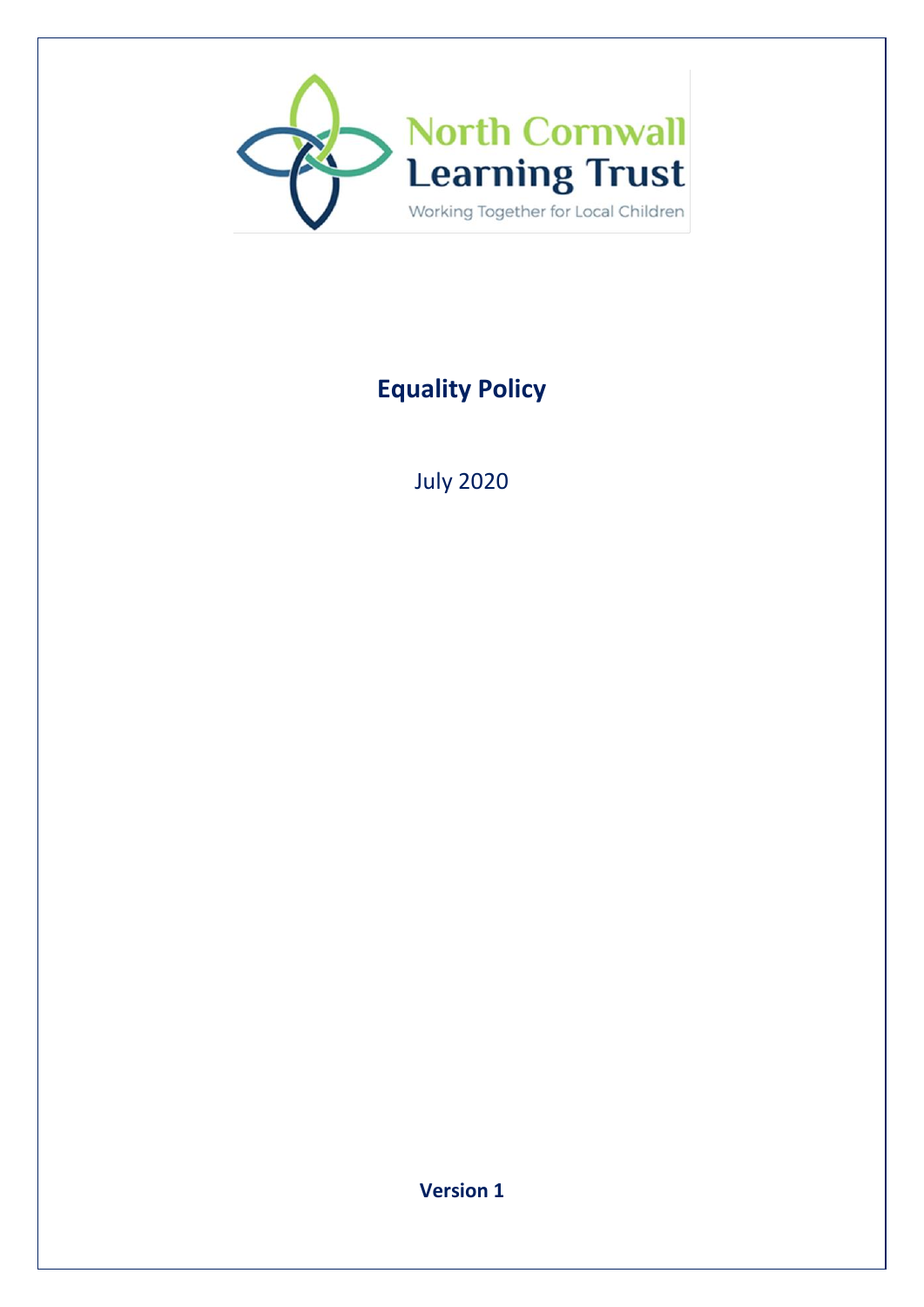### North Cornwall Learning Trust

## **EQUALITY POLICY Part 1**

#### **Introduction:**

Since the Equality Act 2010 came into effect in April 2011 there has no longer been a requirement that schools should draw up and publish equality schemes or policies. It is still good practice, however, for a school to make a statement about the principles according to which it reviews the impact on equalities of its policies and practices, and according to which it fulfils the specific duties to publish information and evidence, and to decide on specific and measurable objectives.

#### **1. Legal framework**

1.1 We welcome our duties under the Equality Act 2010 to eliminate discrimination, advance equality of opportunity and foster good relations in relation to age (as appropriate), disability, ethnicity, gender (including issues of transgender, and of maternity and pregnancy), religion and belief, and sexual identity.

1.2 We welcome our duty under the Education and Inspections Act 2006 to promote community cohesion.

1.3 We recognise that these duties reflect international human rights standards as expressed in the UN Convention on the Rights of the Child, the UN Convention on the Rights of People with Disabilities, and the Human Rights Act 1998.

#### **2. Guiding principles: In fulfilling the legal obligations cited above, we are guided by nine principles:**

#### 2.1 Principle 1: All people are of equal value.

We see all learners and potential learners, their parents and carers, staff and members of our community as of equal value:

- whether or not they are disabled
- whatever their ethnicity, culture, national origin or national status
- whatever their gender and gender identity
- whatever their religious or non-religious affiliation or faith background
- whatever their sexual identity whatever their age

#### 2.2 Principle 2: We recognise and respect difference.

Treating people equally (Principle 1 above) does not necessarily involve treating them all the same. Our policies, procedures and activities must not discriminate but must nevertheless take account of differences of lifeexperience, outlook and background, and in the kinds of barrier and disadvantage which people may face, in relation to:

- disability, so that reasonable adjustments are made
- ethnicity, so that different cultural backgrounds and experiences of prejudice are recognised
- gender, so that the different needs and experiences of girls and boys, and women and men, are recognised
- religion, belief or faith background
- sexual identity.
- age

#### 2.3 Principle 3: We foster positive attitudes and relationships, and a shared sense of cohesion and belonging.

We intend that our policies, procedures and activities should promote:

 positive attitudes towards disabled people, good relations between disabled and non-disabled people, and an absence of harassment of disabled people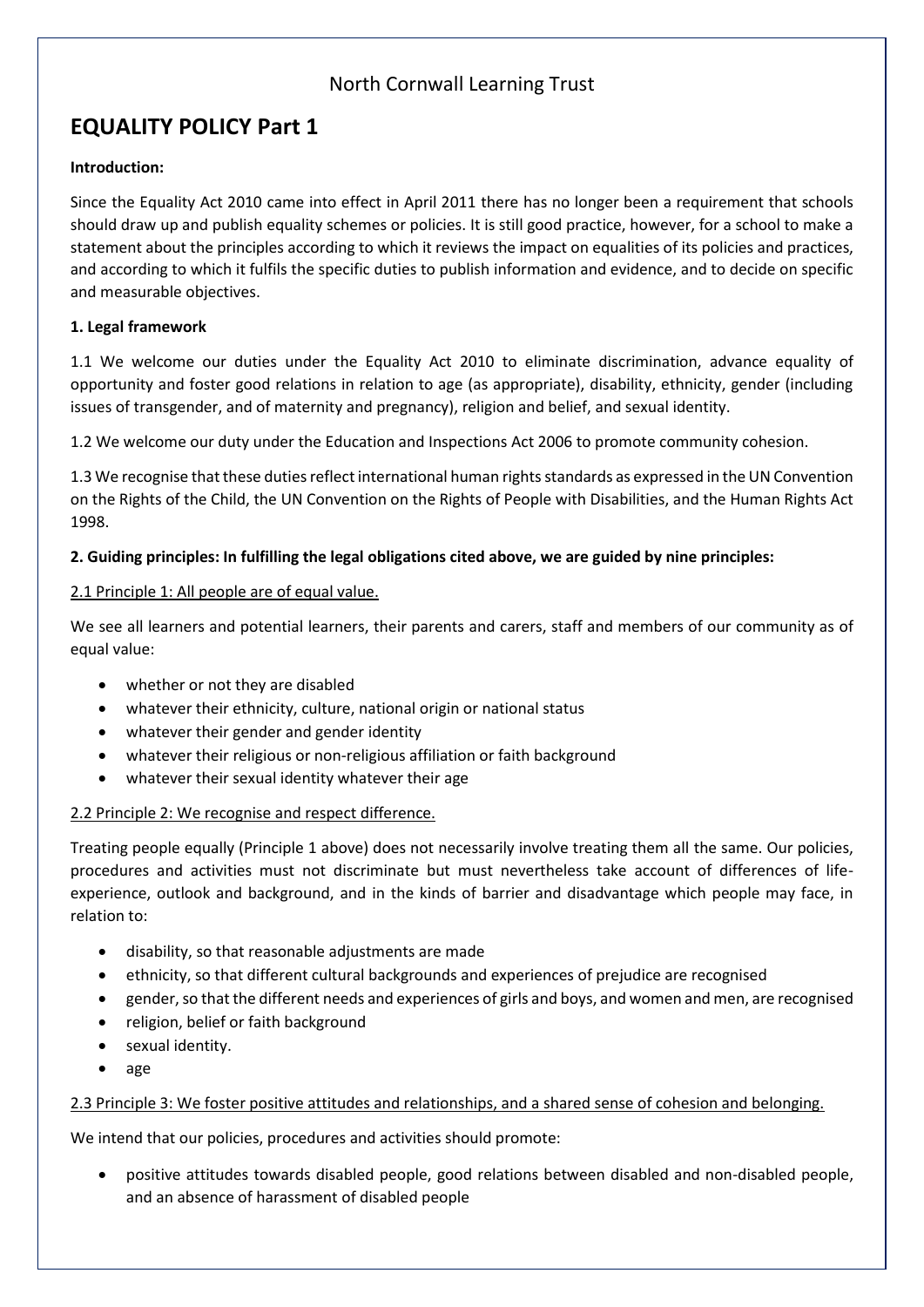- positive interaction, good relations and dialogue between groups and communities different from each other in terms of ethnicity, culture, religious affiliation, national origin or national status, and an absence of prejudice-related bullying and incidents
- mutual respect and good relations between boys and girls, and women and men, and an absence of sexual and homophobic harassment.

#### 2.4 Principle 4: We observe equalities practice in staff recruitment, retention and development.

Policies and procedures embed practice to ensure all employees and potential employees are treated equally for example in recruitment and promotion, and in continuing professional development:

- whatever their age
- whether or not they are disabled
- whatever their ethnicity, culture, religious affiliation, national origin or national status
- whatever their gender and sexual identity, and with full respect for legal rights relating to pregnancy and maternity.

#### 2.5 Principle 5: We aim to reduce and remove inequalities and barriers that already exist.

In addition to avoiding or minimising possible negative impacts of our policies, we take opportunities to maximise positive impacts by reducing and removing inequalities and barriers that may already exist between:

- disabled and non-disabled people
- people of different ethnic, cultural and religious backgrounds
- girls and boys, women and men, and the various gender and sexual identities

#### 2.6 Principle 6: We consult and involve widely.

We engage with a range of groups and individuals across the Trust to ensure that those who are affected by a policy or activity are consulted and involved in the design of new policies, and in the review of existing ones. We consult and involve:

- disabled people as well as non-disabled
- people from a range of ethnic, cultural and religious backgrounds
- both women and men, and both girls and boys
- people of all gender and sexual identities
- people across the full age spectrum

#### 2.7 Principle 7: Society as a whole should benefit.

We intend that our policies and activities should benefit society as a whole, both locally and nationally, by fostering greater social cohesion, and greater participation in public life of:

- disabled people as well as non-disabled
- people of a wide range of ethnic, cultural and religious backgrounds
- both women and men, and both girls and boys
- people of all gender and sexual identities
- people across the full age spectrum

#### 2.8 Principle 8: We base our policies and practices on sound evidence.

We maintain information which shows our compliance with the public sector equality duty (PSED) set out in clause 149 of the Equality Act 2010, and on the basis of which we decide on specific and measurable objectives.

Evidence relating to equalities is integral to our self-evaluation processes.

2.9 Principle 9: Measurable objectives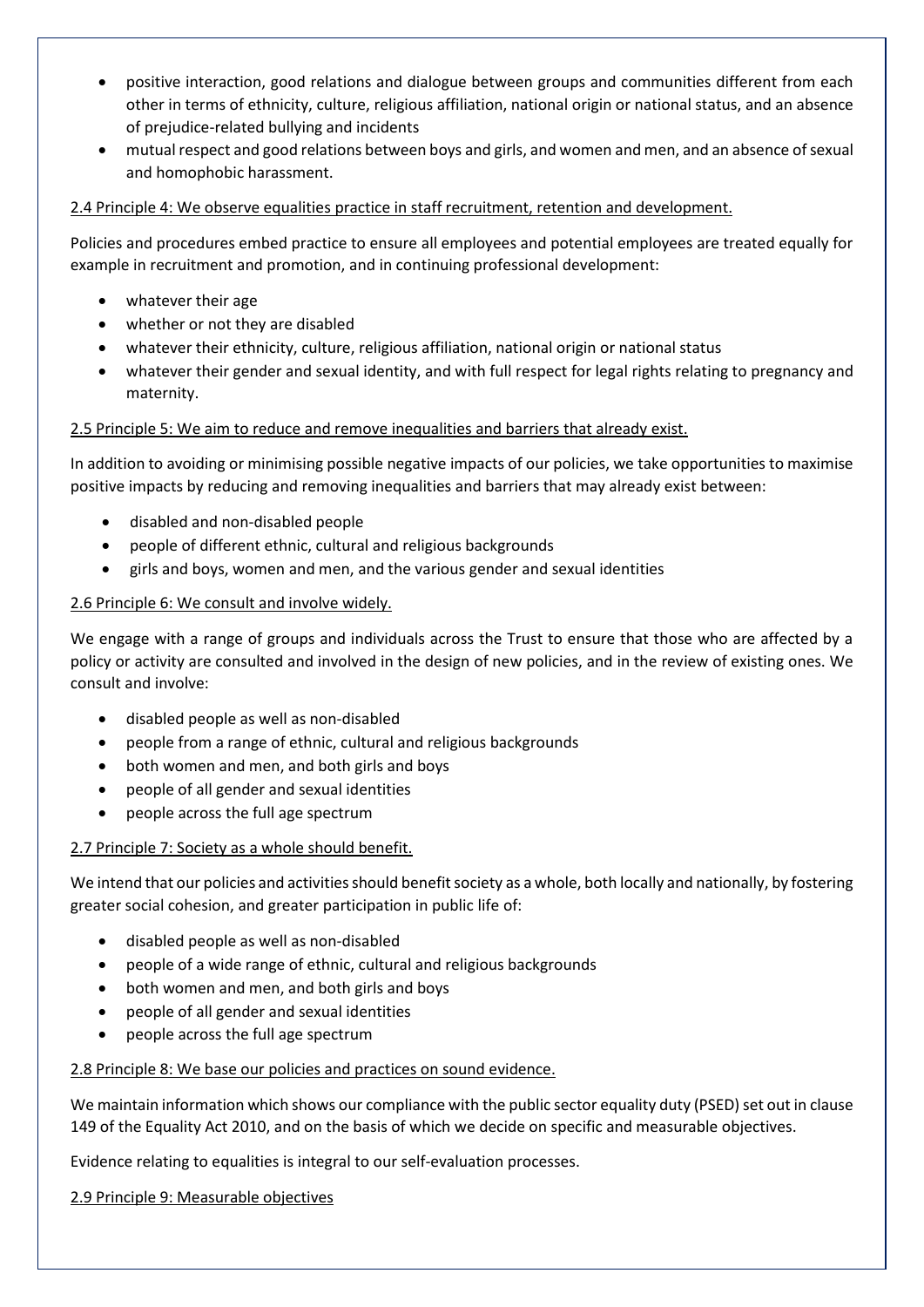2.9.1 We formulate and publish specific and measurable objectives, based on the consultations we have conducted (principle 6) and the evidence we have collected and published (principle 8).

2.9.2 The objectives which we identify take into account national and local priorities and issues, as appropriate.

2.9.3 Our equality objectives are integrated into the Trust and individual School Improvement Plans as appropriate.

2.9.4 We keep our equality objectives under review and report annually on progress towards achieving them.

#### **3. The Curriculum**

3.1 We keep each curriculum subject or area under review in order to ensure that teaching and learning reflect the principles set out in Section 2 above.

#### **4. Ethos and Organisation**

4.1 We ensure the principles listed in Section 2 above apply to the full range of our policies and practices, including those that are concerned with:

- pupils' progress, attainment and achievement
- pupils' personal development, welfare and well-being
- teaching styles and strategies
- admissions and attendance
- staff recruitment, retention and professional development care, guidance and support
- behaviour, discipline and exclusion
- working in partnership with parents, carers and guardians
- working with the wider community.

#### **5. Addressing prejudice and prejudice-related bullying**

5.1 The Trust and its schools are opposed to all forms of prejudice which stand in the way of fulfilling the legal duties referred to in Section 1:

- prejudices around disability and special educational needs
- prejudices around racism and xenophobia, including those that are directed towards religious groups and communities, for example antisemitism and Islamophobia, and those that are directed against Travellers, migrants, refugees and people seeking asylum
- prejudices reflecting sexism and homophobia
- prejudices reflecting age

5.2 There is guidance in the schools' staff handbook on how prejudice-related incidents should be identified, assessed, recorded and dealt with.

5.3 We use CPOM to keep a record of prejudice-related incidents and, if requested, provide a report to the Trust Board about the numbers, types and seriousness of prejudice-related incidents at our schools and how they are dealt with.

#### **6. Roles and responsibilities**

6.1 The Trust Board via those in governance is responsible for ensuring that the school complies with legislation, and that this policy and its related procedures and action plans are implemented.

6.2 There is an Equalities nominated member of the governing body.

6.3 The headteacher is responsible for implementing the policy; for ensuring that all staff are aware of their responsibilities and are given appropriate training and support; and for taking appropriate action in any cases of unlawful discrimination.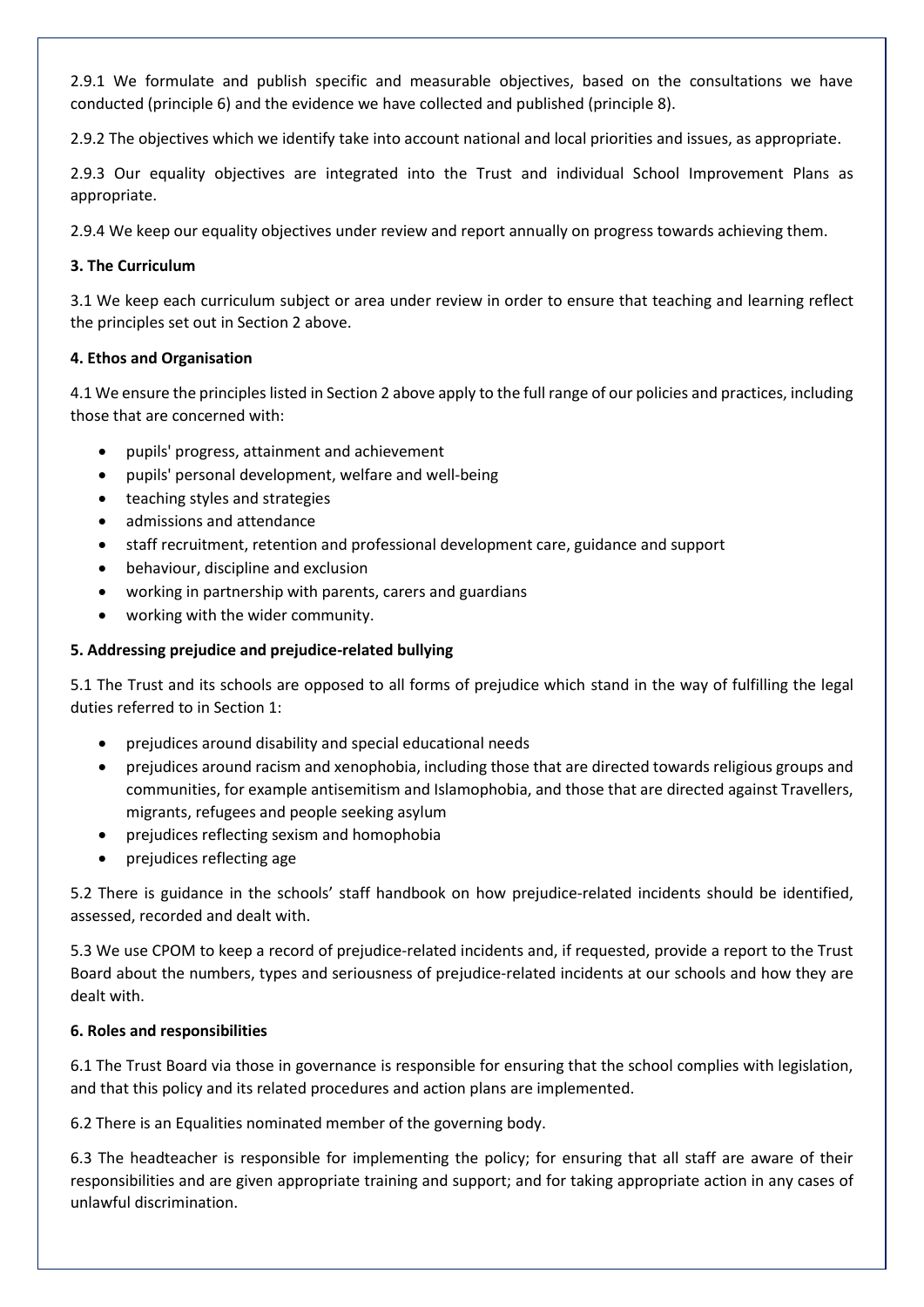6.4 A senior member of staff has day-to-day responsibility for co-ordinating implementation of the policy.

6.5 All staff are expected to:

- promote an inclusive and collaborative ethos in their classroom
- deal with any prejudice-related incidents that may occur
- plan and deliver curricula and lessons that reflect the principles in Section 2 above
- support pupils in their class for whom English is an additional language keep up-to-date with equalities legislation relevant to their work.

#### **7. Information and resources**

7.1 We ensure that the content of this policy is known to all staff and governors and, as appropriate, to all pupils and their parents and carers.

7.2 All staff and those in governance have access to a selection of resources which discuss and explain concepts of equality, diversity and community cohesion in appropriate detail.

#### **8. Religious observance**

8.1 We respect the religious beliefs and practice of all staff, pupils and parents, and comply with reasonable requests relating to religious observance and practice.

#### **9. Staff development and training**

9.1 We ensure that all staff, including support and administrative staff, receive appropriate training and opportunities for professional development, both as individuals and as groups or teams.

#### **10. Breaches of the policy**

10.1 Breaches of this policy will be dealt with in the same ways that breaches of other school policies are dealt with, as determined by the headteacher and governing body.

#### **11. Monitoring and review**

11.1 We collect, study and use quantitative and qualitative data relating to the implementation of this policy, and make adjustments as appropriate.

11.2 In particular, we collect, analyse and use data in relation to achievement, broken down as appropriate according to disabilities and special educational needs; ethnicity, culture, language, religious affiliation, national origin and national status; and gender. We monitor pay progression data to ensure there is no unintended bias.

#### *If you would like this in a different format please contact the school*

| <b>Version and Date</b> |           | <b>Action/Notes</b>                 |
|-------------------------|-----------|-------------------------------------|
| 1.0                     | July 2020 | New Policy, reviewed and amended JL |
|                         |           |                                     |
|                         |           |                                     |
|                         |           |                                     |

| Policy Reviewed: | 2020<br>July |
|------------------|--------------|
| Next Review:     | 2022<br>July |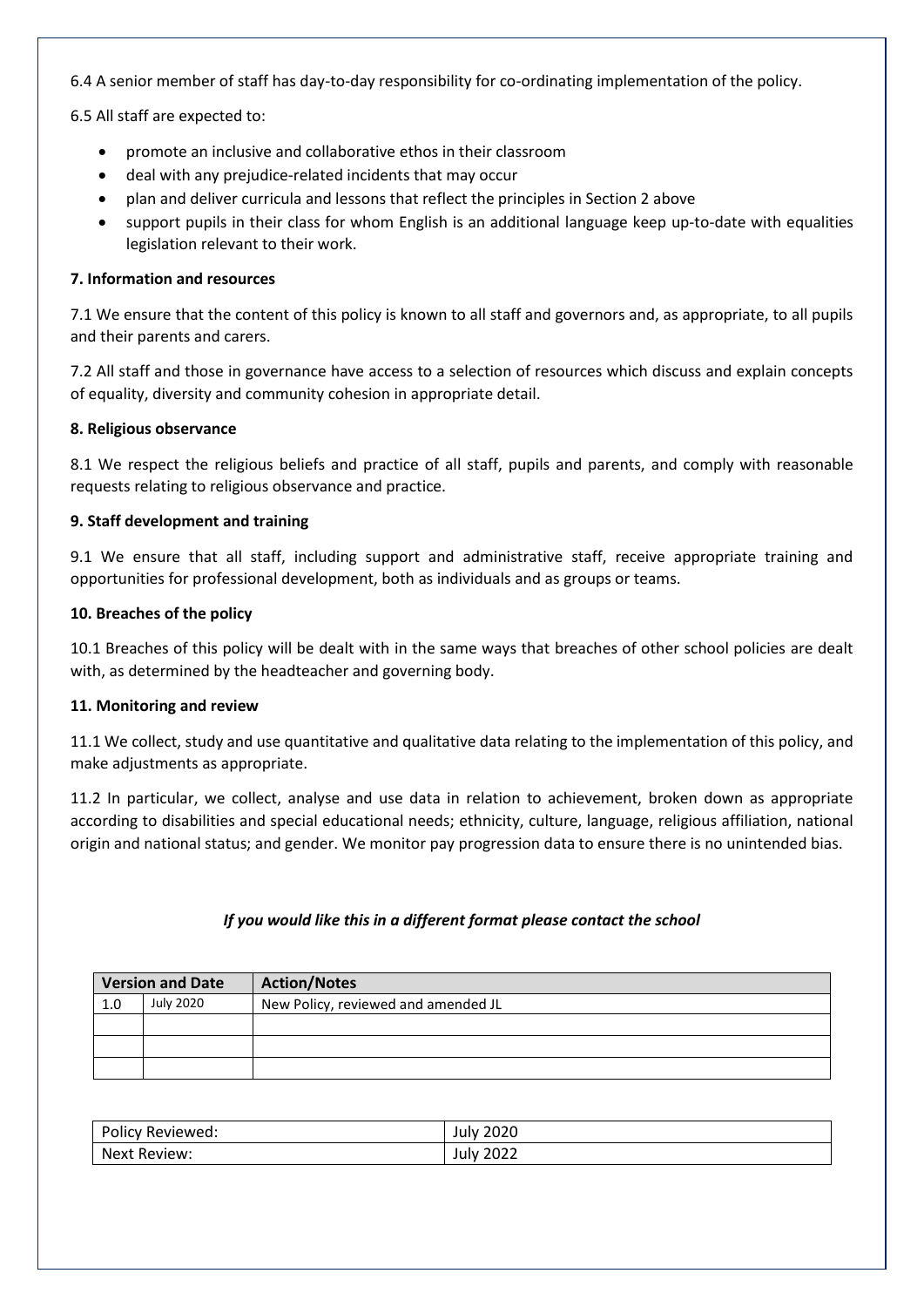|                              | <b>EQUALITY and DIVERSITY School Statement Part 2</b>                                                                                                                                                                                                                                                                                                                                                                                                                                                                                                                                                                                                                                                                                                                                                                                                                                                                                                                                                                                                                                                                                                                                                                                                                                                                                                                                                                                                                                                                                                                                                                                                                                                                                                                                                                                                                                                 |  |  |
|------------------------------|-------------------------------------------------------------------------------------------------------------------------------------------------------------------------------------------------------------------------------------------------------------------------------------------------------------------------------------------------------------------------------------------------------------------------------------------------------------------------------------------------------------------------------------------------------------------------------------------------------------------------------------------------------------------------------------------------------------------------------------------------------------------------------------------------------------------------------------------------------------------------------------------------------------------------------------------------------------------------------------------------------------------------------------------------------------------------------------------------------------------------------------------------------------------------------------------------------------------------------------------------------------------------------------------------------------------------------------------------------------------------------------------------------------------------------------------------------------------------------------------------------------------------------------------------------------------------------------------------------------------------------------------------------------------------------------------------------------------------------------------------------------------------------------------------------------------------------------------------------------------------------------------------------|--|--|
| <b>Otterham School</b>       |                                                                                                                                                                                                                                                                                                                                                                                                                                                                                                                                                                                                                                                                                                                                                                                                                                                                                                                                                                                                                                                                                                                                                                                                                                                                                                                                                                                                                                                                                                                                                                                                                                                                                                                                                                                                                                                                                                       |  |  |
| Protected<br>Characteristics | To eliminate unlawful discrimination, harassment and victimisation and any other<br>$\bullet$<br>conduct prohibited by the Act<br>Advance equality of opportunity between people who share a protected<br>characteristic and people who do not share it.<br>Foster good relations between people who share a protected characteristic and<br>people who do not share it.                                                                                                                                                                                                                                                                                                                                                                                                                                                                                                                                                                                                                                                                                                                                                                                                                                                                                                                                                                                                                                                                                                                                                                                                                                                                                                                                                                                                                                                                                                                              |  |  |
| Age                          | We monitor the attainment and progress of summer born pupils in early years and<br>$\bullet$<br>primary settings<br>We identify and address barriers to learning and provide support where necessary.<br>Extended school, such as breakfast and after-school clubs and other activities take<br>$\bullet$<br>into account, pupils' needs.<br>Pupils have opportunities to learn about the experiences of all members of the<br>$\bullet$<br>community regardless of their age.<br>We ensure the curriculum has positive images of all people regardless of age.<br>We actively support the recruitment of all people regardless of age and support<br>٠<br>them in their work and career development and try to reflect the diversity of the<br>school community and its workforce<br>During staff selection processes, performance management, career development<br>$\bullet$<br>and promotion, we abide by the specific Equality Duties and take advice from HR<br>Staff involved with recruitment complete specific training in managing<br>unconscious bias<br>We make reasonable adjustments to ensure that all employees, volunteers and<br>٠<br>visitors can fully participate and contribute.                                                                                                                                                                                                                                                                                                                                                                                                                                                                                                                                                                                                                                                                                                |  |  |
| Disability                   | We are committed to working for the equality of children, young people and adults with<br>and without special educational needs and disabilities. All reasonable steps are taken to<br>ensure that these children and adults are not placed at a substantial disadvantage<br>compared with non-disabled peers. We are committed to providing an environment that<br>allows disabled people full access to all areas of learning and school life. Some of the<br>strategies we use are:<br>Teachers ensure planning and resources are modified as appropriate for children<br>$\bullet$<br>and young people with disabilities e.g. large print, or different coloured paper<br>Coloured overlays and other devices are used to assist reading Extended support<br>services are used to ensure that pupils with disabilities fulfil their potential.<br>The progress of all groups including disabled pupils is tracked and monitored<br>carefully<br>Children, young people and families as well as staff are consulted on any changes<br>$\bullet$<br>or issues affecting them rather than just with people acting on their behalf<br>We provide a curriculum that supports all, to ensure SEND children and young<br>people can take part in all aspects of the curriculum, including educational visits<br>and journeys; lunchtime activities; PE and dance and assemblies.<br>Extended school activities such as breakfast and after-school clubs take into<br>account pupil needs and access issues and pupils attending reflect the diversity of<br>the school population<br>Children and young people have opportunities to learn about the experiences of<br>$\bullet$<br>disabled people and the discriminatory attitudes they sometimes experience,<br>through the curriculum and as part of assembly themes.<br>Through our trust values we promote an awareness of human rights and how to |  |  |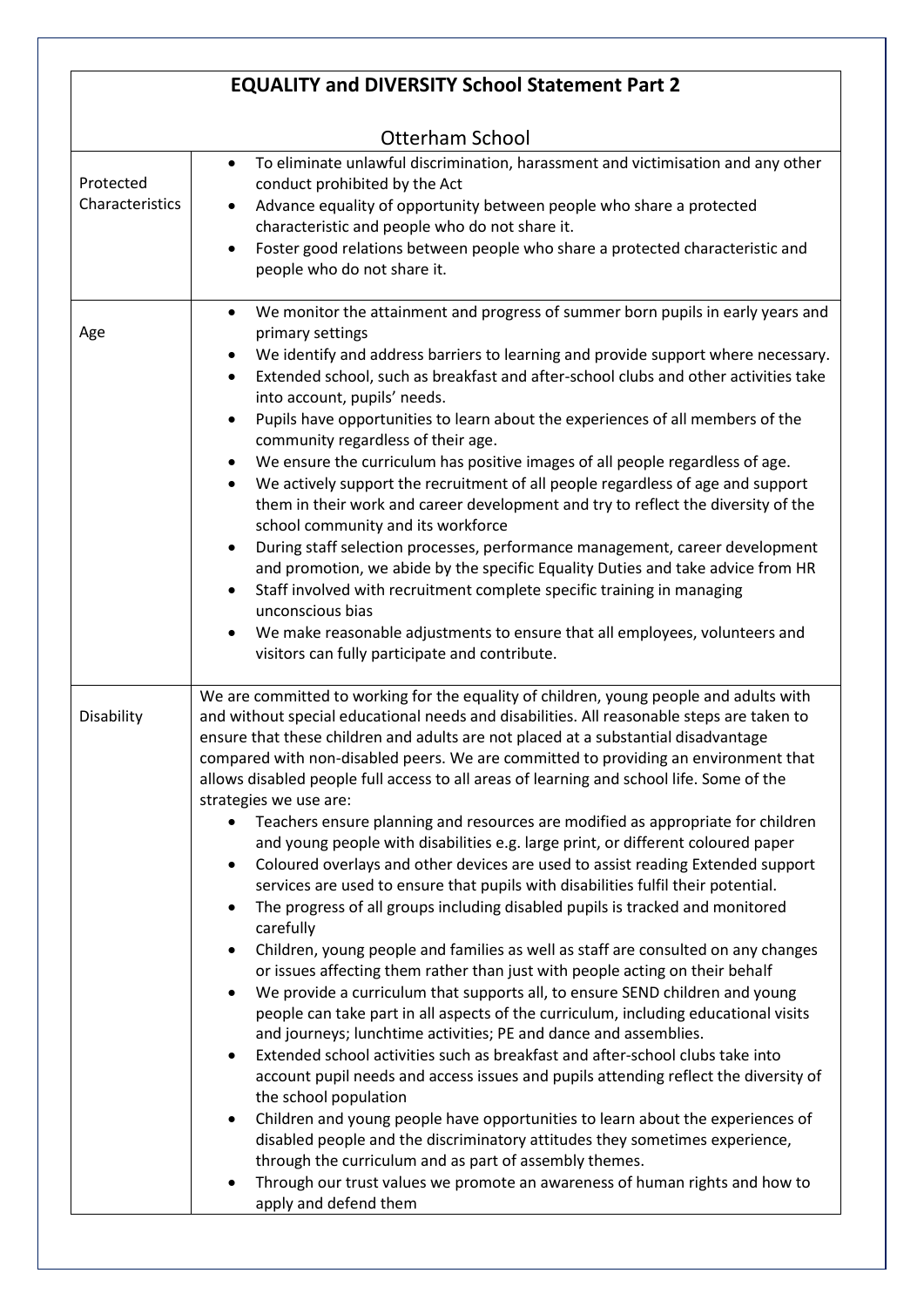|                        | We develop skills of participation and responsible action - for example through<br>$\bullet$<br>citizenship education In order for pupils who are under-achieving or who have<br>SEND, to make progress in their learning and their personal well-being, we<br>provide extra and additional support e.g. ensuring that children with visual<br>impairment have accessible texts; that children with hearing impairment have an<br>enhanced acoustic classroom environment;<br>We provide additional information and support to parents of under-achieving<br>$\bullet$<br>children (e.g. SEN review meetings, discussing needs);<br>Additional support is also provided for disabled parents/carers and staff to help<br>them to play a full part in the life of the school (e.g. providing a sign interpreter for<br>a deaf parent; ensuring that meetings are held in the most accessible parts of the<br>school to support wheelchair users).<br>We ensure SEND children and young people with particular skills or talents take<br>$\bullet$<br>part in gifted and talented programmes.<br>There is an inclusive approach to ensuring all pupils are given the opportunity to<br>$\bullet$<br>make a positive contribution to the life of the school e.g. through involvement in<br>the School Council by election or co-option); class assemblies; fund raising etc;<br>We actively promote positive images which reflect the diversity of the school and<br>$\bullet$<br>community in terms of SEN and disability, for example in assemblies, through the<br>curriculum, books, publications and learning materials and in classroom/corridor<br>display.<br>Provide reasonable means for children, young people, their friends and families to<br>$\bullet$<br>interact with people from different backgrounds and build positive relationships,<br>including links with different schools and communities.<br>Provide extended services, with opportunities for pupils, families and the wider<br>$\bullet$<br>community to take part in activities and receive services which build positive<br>interaction and achievement for all groups, for example family learning sessions<br>All trust schools actively work together to support our pupils and staff with<br>$\bullet$<br>specialist advice, training and resourcing for example SEND network meetings.<br>There is effective transition between our primary and secondary schools to ease<br>$\bullet$<br>the stress of moving and increase familiarity with new setting<br>Carrying out accessibility planning for disabled people in our community to<br>facilitate their participation in the curriculum and school life; by improving the<br>physical environment of the school and the availability of accessible information to<br>disabled members of the school community<br>We are aware of the Reasonable Adjustment Duty for disabled pupils which is<br>designed to enhance their access and participation to an equal level as all pupils<br>and stop them being placed at a disadvantage compared to their peers.<br>Addressing prejudice-related bullying related to disability/SEN<br>٠<br>We actively support the recruitment of disabled people and support them in their<br>$\bullet$<br>work and career development<br>We try to reflect the diversity of the local community in its workforce<br>During staff selection processes, performance management, career development<br>$\bullet$<br>and promotion, we abide by the specific Equality Duties and take access external<br>specialist advice when required<br>We make reasonable adjustments to ensure that all disabled employees,<br>volunteers and visitors can fully participate and contribute.<br>Consultation on all employment policies and procedures is available in a number of<br>$\bullet$<br>formats e.g. website, paper and braille upon request. |
|------------------------|----------------------------------------------------------------------------------------------------------------------------------------------------------------------------------------------------------------------------------------------------------------------------------------------------------------------------------------------------------------------------------------------------------------------------------------------------------------------------------------------------------------------------------------------------------------------------------------------------------------------------------------------------------------------------------------------------------------------------------------------------------------------------------------------------------------------------------------------------------------------------------------------------------------------------------------------------------------------------------------------------------------------------------------------------------------------------------------------------------------------------------------------------------------------------------------------------------------------------------------------------------------------------------------------------------------------------------------------------------------------------------------------------------------------------------------------------------------------------------------------------------------------------------------------------------------------------------------------------------------------------------------------------------------------------------------------------------------------------------------------------------------------------------------------------------------------------------------------------------------------------------------------------------------------------------------------------------------------------------------------------------------------------------------------------------------------------------------------------------------------------------------------------------------------------------------------------------------------------------------------------------------------------------------------------------------------------------------------------------------------------------------------------------------------------------------------------------------------------------------------------------------------------------------------------------------------------------------------------------------------------------------------------------------------------------------------------------------------------------------------------------------------------------------------------------------------------------------------------------------------------------------------------------------------------------------------------------------------------------------------------------------------------------------------------------------------------------------------------------------------------------------------------------------------------------------------------------------------------------------------------------------------------------------------------------------------------------------------------------------------------------------------------------------------------------------------------------------------------------------------------------------------------------------------------------------------------------------------------------------------------------------------------------------------------------------------------------------------------------------------------------------------------------------------------------------------------------------------------------------------------------------------------------------|
| Gender<br>Reassignment | We are committed to providing a safe and supportive environment for all and aim to tackle<br>any discrimination faced by pupils, staff and our school community who are transgender or<br>undergoing or wish to undergo gender reassignment.                                                                                                                                                                                                                                                                                                                                                                                                                                                                                                                                                                                                                                                                                                                                                                                                                                                                                                                                                                                                                                                                                                                                                                                                                                                                                                                                                                                                                                                                                                                                                                                                                                                                                                                                                                                                                                                                                                                                                                                                                                                                                                                                                                                                                                                                                                                                                                                                                                                                                                                                                                                                                                                                                                                                                                                                                                                                                                                                                                                                                                                                                                                                                                                                                                                                                                                                                                                                                                                                                                                                                                                                                                                                   |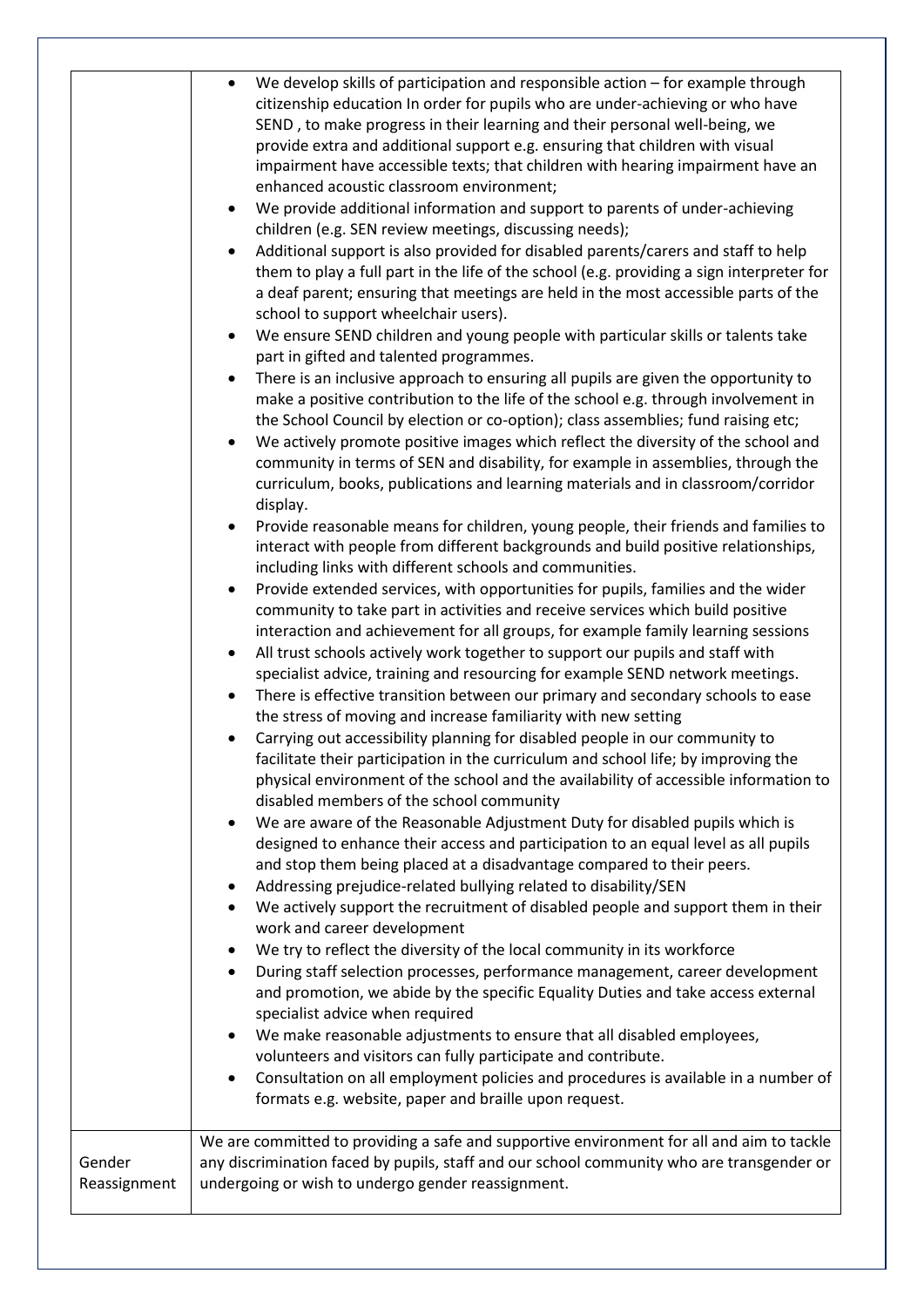|                                                                                                                 | We seek to protect members of our school community from direct and indirect<br>discrimination and victimisation, which includes discrimination based on perception and<br>on association ensuring that all gender variant staff, pupils, or the children of transgender<br>parents, are not singled out for different and less favourable treatment from that given to<br>others.<br>We ensure that all forms of prejudice-motivated bullying are taken seriously and dealt with<br>equally and firmly.<br>We refer to the Department for Education and Local Authority published specific guidance<br>on bullying including transphobic bullying.                                                                                                                                                                                                                                                                                                                                                                                                                                                                                                                                                                                                                                                                                                                                                                                                                                                                                                                                                                                                             |
|-----------------------------------------------------------------------------------------------------------------|----------------------------------------------------------------------------------------------------------------------------------------------------------------------------------------------------------------------------------------------------------------------------------------------------------------------------------------------------------------------------------------------------------------------------------------------------------------------------------------------------------------------------------------------------------------------------------------------------------------------------------------------------------------------------------------------------------------------------------------------------------------------------------------------------------------------------------------------------------------------------------------------------------------------------------------------------------------------------------------------------------------------------------------------------------------------------------------------------------------------------------------------------------------------------------------------------------------------------------------------------------------------------------------------------------------------------------------------------------------------------------------------------------------------------------------------------------------------------------------------------------------------------------------------------------------------------------------------------------------------------------------------------------------|
| Marriage and<br>Civil<br>Partnership<br>(but only in<br>respect of<br>eliminating<br>unlawful<br>discrimination | We are committed to providing a safe and supportive environment for all of our pupils and<br>staff and aim to tackle any discrimination faced by staff and school community who are<br>entering into marriage or civil partnership.<br>Teaching about relationships in our curriculum is done in a sensitive, reasonable,<br>respectful and balanced way.<br>We follow the guidelines of our HR team when supporting our staff and school community<br>where necessary.                                                                                                                                                                                                                                                                                                                                                                                                                                                                                                                                                                                                                                                                                                                                                                                                                                                                                                                                                                                                                                                                                                                                                                                        |
| Pregnancy and<br>Maternity                                                                                      | We are committed to providing a safe and supportive environment for all of our pupils,<br>staff and school community and aim to tackle any discrimination faced by those who are<br>pregnant or who have recently had a baby.<br>We follow the guidelines of our HR advisors when supporting our staff and school<br>community through the maternity and paternity period.<br>We make reasonable adjustments against a risk assessment to support those who are<br>pregnant.                                                                                                                                                                                                                                                                                                                                                                                                                                                                                                                                                                                                                                                                                                                                                                                                                                                                                                                                                                                                                                                                                                                                                                                   |
| Race-this<br>includes<br>ethnic or<br>national<br>origins, colour<br>or nationality                             | The MAT has high expectations of all pupils and is dedicated to helping all pupils to reach<br>the highest possible standards of achievement. Some of the strategies we use are:<br>We identify and address barriers to the participation of particular groups as<br>individuals in learning and other activities.<br>We monitor the attainment and progress of all our pupils by ethnicity every term -<br>٠<br>groups that need to accelerate progress are identified and teachers supported to<br>ensure it happens.<br>Barriers to learning are identified and addressed; support is provided to include<br>$\bullet$<br>nurture groups, small group tuition, 1:1 specialist support etc<br>We are continuing to develop a curriculum that supports all pupils to understand,<br>٠<br>respect and value difference and diversity.<br>Ensuring that the curriculum is supported by resources that provide a range of<br>٠<br>positive images that reflect the diverse communities of modern Britain.<br>Use materials that reflect a range of cultural backgrounds, learning styles and<br>$\bullet$<br>linguistic needs<br>Celebrating special events such as Black History Month, Chinese New Year etc as<br>٠<br>part of assembly.<br>Provide opportunities for pupils to maintain links with their own culture, while at<br>$\bullet$<br>the same time appreciating cultural diversity<br>Employ a range of styles, including collaborative learning, so that pupils can learn<br>to value working together<br>Provide support for children to access the curriculum including specialist<br>$\bullet$<br>teacher/TA support for EAL pupils as required |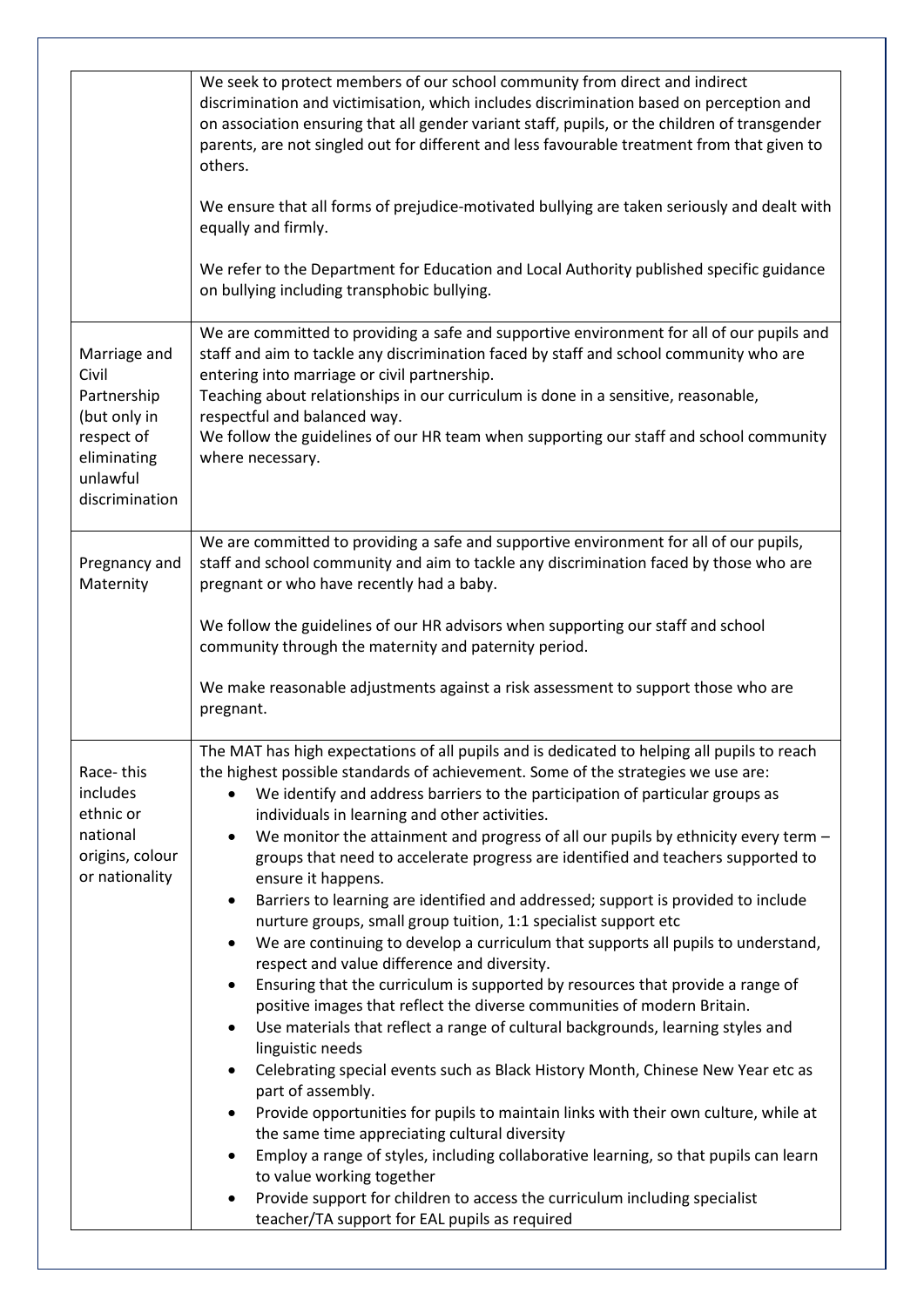|               | Ensure staff have training in aspects of supporting EAL learners<br>٠                                                                                                                   |
|---------------|-----------------------------------------------------------------------------------------------------------------------------------------------------------------------------------------|
|               | Provide educational visits and extra-curricular activities that reflect all groupings<br>$\bullet$                                                                                      |
|               | among our pupils.                                                                                                                                                                       |
|               | Meet the dietary needs of all pupils and staff<br>$\bullet$                                                                                                                             |
|               | Implementing our anti-Bullying Policy to develop pupil awareness and<br>$\bullet$                                                                                                       |
|               | understanding of bullying behaviour or harassment on the basis of race, ethnicity                                                                                                       |
|               | or cultures                                                                                                                                                                             |
|               | Challenge racial discrimination and stereotyping and teach pupils how to recognise<br>$\bullet$                                                                                         |
|               | bias.                                                                                                                                                                                   |
|               | Deal with any racist incidents in an effective and consistent manner                                                                                                                    |
|               | Address prejudices around racism and xenophobia, including those that are<br>$\bullet$                                                                                                  |
|               | directed towards religious groups and communities and those that are directed                                                                                                           |
|               | against travellers, refugees and people seeking asylum. We take seriously our                                                                                                           |
|               | obligation to report regularly to the local authority about the numbers, types and                                                                                                      |
|               | seriousness of prejudice-related incidents at our school and how they were dealt                                                                                                        |
|               | with                                                                                                                                                                                    |
|               | Keep accurate information about the ethnic origin, first language and religion of all<br>$\bullet$                                                                                      |
|               | pupils and staff                                                                                                                                                                        |
|               | Actively support the recruitment of staff, governors and volunteers to the school<br>$\bullet$                                                                                          |
|               | which reflect the diversity of the school community                                                                                                                                     |
|               | Additional support is also provided for parents/carers to help them to play a full<br>$\bullet$<br>part in the life of the school (e.g. providing information in different languages as |
|               | required).                                                                                                                                                                              |
|               |                                                                                                                                                                                         |
|               | Trust schools record any incidents of prejudiced-related incidents.                                                                                                                     |
|               | We promote respect and understanding for the religious, atheist or agnostic beliefs and                                                                                                 |
| Religion or   | practices of all staff, pupils and parents. Some of the strategies we use are:                                                                                                          |
| belief, this  | Pupils and staff are encouraged to share and compare knowledge and                                                                                                                      |
| includes non- | understanding of their beliefs/ faiths and cultures with one another through                                                                                                            |
| religious     | curriculum based projects in RE, PSHE and assemblies - this supports pupils in                                                                                                          |
| beliefs       | building their sense of identity and belonging in a diverse culture. Lessons are used                                                                                                   |
|               | to value and celebrate diversity.                                                                                                                                                       |
|               | Although our Collective Worship themes are 'broadly Christian' in nature we<br>٠                                                                                                        |
|               | ensure that no one faith is purported to be any truer than another.                                                                                                                     |
|               | We maximise opportunities to celebrate the richness and diversity of different<br>٠                                                                                                     |
|               | faiths and cultures through Multi-Faith/Multi-Cultural celebrations (e.g. Diwali,                                                                                                       |
|               | Chinese New Year, Harvest) and through visits and visitors into school.                                                                                                                 |
|               | We are mindful of the need to be aware of the potential risks of radicalization and<br>$\bullet$                                                                                        |
|               | extremism within our school community and policy and practice reflect local                                                                                                             |
|               | procedures and national guidance                                                                                                                                                        |
|               | We are proactive in providing as much information as possible to parents about<br>$\bullet$                                                                                             |
|               | our curriculum.                                                                                                                                                                         |
|               | All pupils are expected to work together in a constructive and positive manner<br>$\bullet$                                                                                             |
|               | Pupils are discouraged from using language that makes fun of people because of<br>$\bullet$                                                                                             |
|               | their religion or beliefs. Pupils will be commended when they challenge such                                                                                                            |
|               | language and will be reminded of the negative effects of stereotyping based on                                                                                                          |
|               | religion or belief.                                                                                                                                                                     |
|               | Pupils have the opportunity to learn about the harmful effects of religious<br>$\bullet$                                                                                                |
|               | prejudice stereotyping within RE                                                                                                                                                        |
|               | New resources will portray people of all ages, religions and beliefs in ways that are<br>$\bullet$                                                                                      |
|               |                                                                                                                                                                                         |
|               | non-prejudicial and non-stereotypical.<br>Our uniform policy does not discriminate because of race, religion or belief.                                                                 |